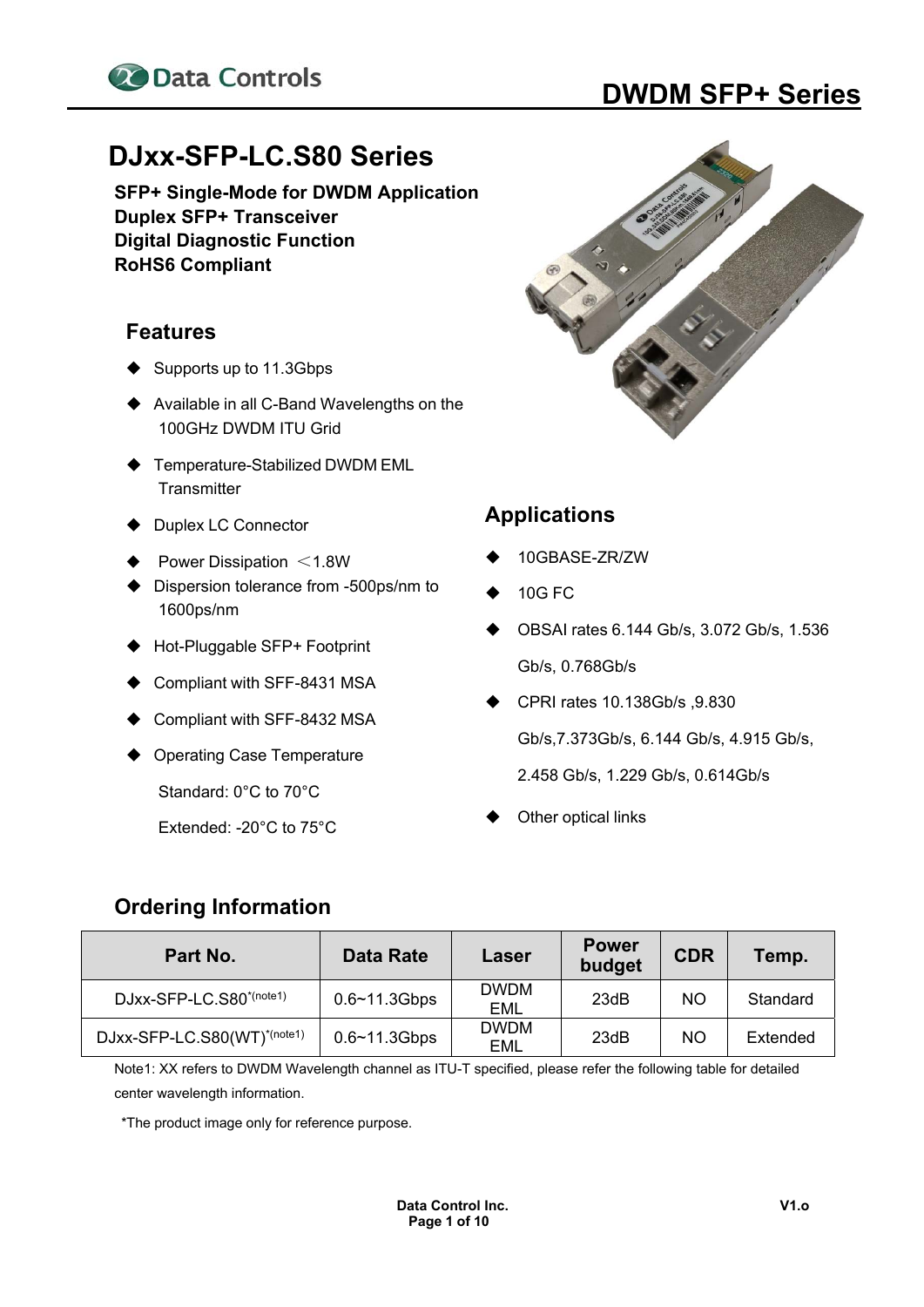### **XX- Channel refers to the following table:**

| *Channel (XX) | Part NO.        | <b>Frequency (THz)</b> | <b>Center Wavelength (nm)</b> |
|---------------|-----------------|------------------------|-------------------------------|
| 15            | DJ15-SFP-LC.S80 | 191.5                  | 1565.50                       |
| 16            | DJ16-SFP-LC.S80 | 191.6                  | 1564.68                       |
| 17            | DJ17-SFP-LC.S80 | 191.7                  | 1563.86                       |
| 18            | DJ18-SFP-LC.S80 | 191.8                  | 1563.05                       |
| 19            | DJ19-SFP-LC.S80 | 191.9                  | 1562.23                       |
| 20            | DJ20-SFP-LC.S80 | 192.0                  | 1561.42                       |
| 21            | DJ21-SFP-LC.S80 | 192.1                  | 1560.61                       |
| 22            | DJ22-SFP-LC.S80 | 192.2                  | 1559.79                       |
| 23            | DJ23-SFP-LC.S80 | 192.3                  | 1558.98                       |
| 24            | DJ24-SFP-LC.S80 | 192.4                  | 1558.17                       |
| 25            | DJ25-SFP-LC.S80 | 192.5                  | 1557.36                       |
| 26            | DJ26-SFP-LC.S80 | 192.6                  | 1556.55                       |
| 27            | DJ27-SFP-LC.S80 | 192.7                  | 1555.75                       |
| 28            | DJ28-SFP-LC.S80 | 192.8                  | 1554.94                       |
| 29            | DJ29-SFP-LC.S80 | 192.9                  | 1554.13                       |
| 30            | DJ30-SFP-LC.S80 | 193.0                  | 1553.33                       |
| 31            | DJ31-SFP-LC.S80 | 193.1                  | 1552.52                       |
| 32            | DJ32-SFP-LC.S80 | 193.2                  | 1551.72                       |
| 33            | DJ33-SFP-LC.S80 | 193.3                  | 1550.92                       |
| 34            | DJ34-SFP-LC.S80 | 193.4                  | 1550.12                       |
| 35            | DJ35-SFP-LC.S80 | 193.5                  | 1549.32                       |
| 36            | DJ36-SFP-LC.S80 | 193.6                  | 1548.51                       |
| 37            | DJ37-SFP-LC.S80 | 193.7                  | 1547.72                       |
| 38            | DJ38-SFP-LC.S80 | 193.8                  | 1546.92                       |
| 39            | DJ39-SFP-LC.S80 | 193.9                  | 1546.12                       |
| 40            | DJ40-SFP-LC.S80 | 194.0                  | 1545.32                       |
| 41            | DJ41-SFP-LC.S80 | 194.1                  | 1544.53                       |
| 42            | DJ42-SFP-LC.S80 | 194.2                  | 1543.73                       |
| 43            | DJ43-SFP-LC.S80 | 194.3                  | 1542.94                       |
| 44            | DJ44-SFP-LC.S80 | 194.4                  | 1542.14                       |
| 45            | DJ45-SFP-LC.S80 | 194.5                  | 1541.35                       |
| 46            | DJ46-SFP-LC.S80 | 194.6                  | 1540.56                       |
| 47            | DJ47-SFP-LC.S80 | 194.7                  | 1539.77                       |
| 48            | DJ48-SFP-LC.S80 | 194.8                  | 1538.98                       |
| 49            | DJ49-SFP-LC.S80 | 194.9                  | 1538.19                       |
| 50            | DJ50-SFP-LC.S80 | 195.0                  | 1537.40                       |
| 51            | DJ51-SFP-LC.S80 | 195.1                  | 1536.61                       |
| 52            | DJ52-SFP-LC.S80 | 195.2                  | 1535.82                       |
| 53            | DJ53-SFP-LC.S80 | 195.3                  | 1535.04                       |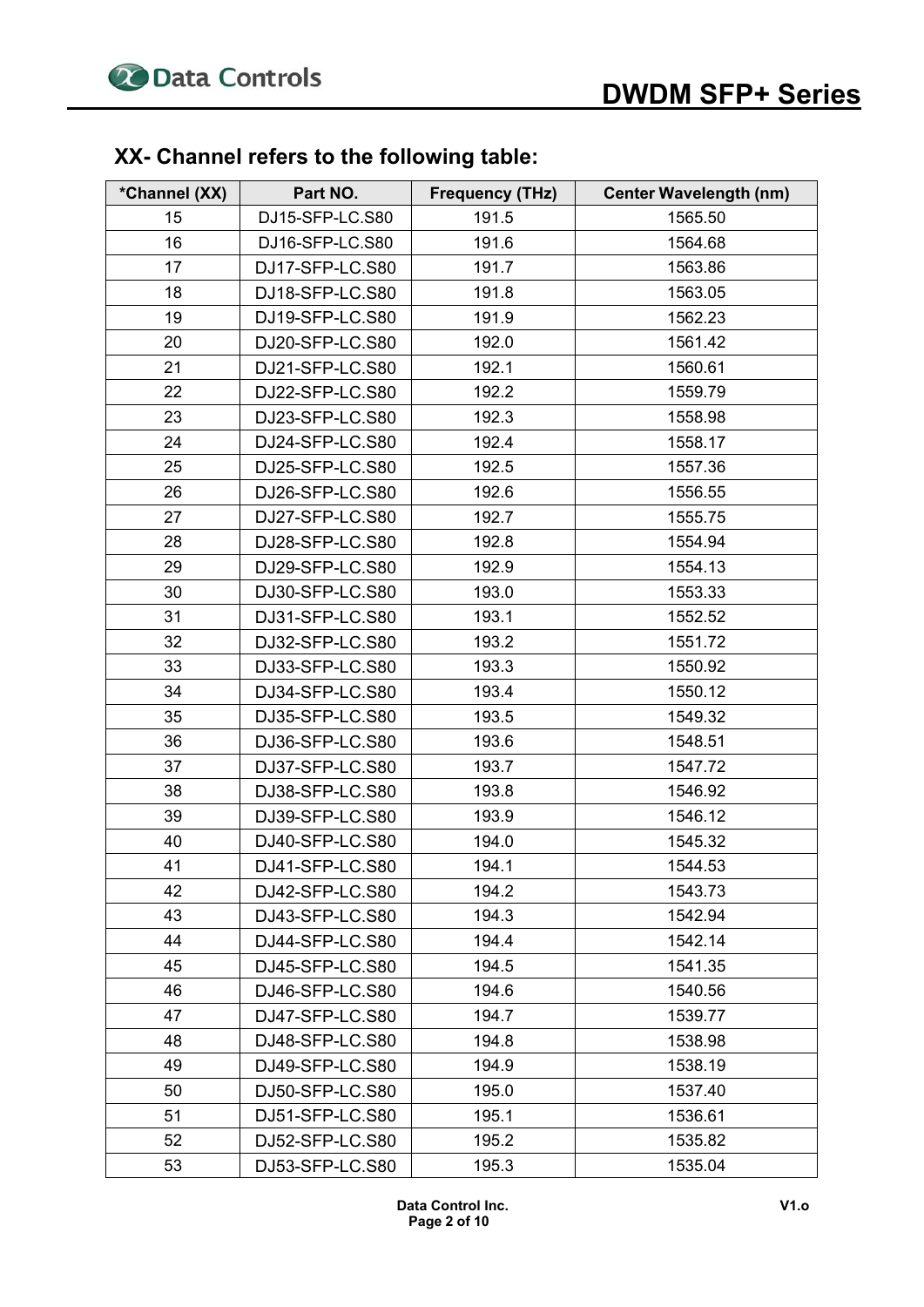# **20 Data Controls DWDM SFP+ Series**

| 54 | DJ54-SFP-LC.S80 | 195.4 | 1534.25 |
|----|-----------------|-------|---------|
| 55 | DJ55-SFP-LC.S80 | 195.5 | 1533.47 |
| 56 | DJ56-SFP-LC.S80 | 195.6 | 1532.68 |
| 57 | DJ57-SFP-LC.S80 | 195.7 | 1531.90 |
| 58 | DJ58-SFP-LC.S80 | 195.8 | 1531.12 |
| 59 | DJ59-SFP-LC.S80 | 195.9 | 1530.33 |
| 60 | DJ60-SFP-LC.S80 | 196.0 | 1529.55 |
| 61 | DJ61-SFP-LC.S80 | 196.1 | 1528.77 |

\* Note2: Please contract with DATA CONTROLS INC. for the channel availability.

#### **Regulatory Compliance\***

| <b>Product Certificate</b> | <b>Certificate Number</b> | <b>Applicable Standard</b>    |
|----------------------------|---------------------------|-------------------------------|
|                            |                           | EN 60950-1:2006+A11+A1+A12+A2 |
| <b>TUV</b>                 | R50135086                 | EN 60825-1:2014               |
|                            |                           | EN 60825-2:2004+A1+A2         |
|                            |                           | UL 60950-1                    |
| UL                         | E317337                   | CSA C22.2 No. 60950-1-07      |
|                            |                           | EN 55032:2012                 |
| <b>EMC CE</b>              |                           | EN 55032:2015                 |
|                            | AE 50384190 0001          | EN 55024:2010                 |
|                            |                           | EN 55024:2010+A1              |
| <b>'FCC</b>                | WTF14F0514417E            | 47 CFR PART 15 OCT., 2013     |
| <b>FDA</b>                 |                           | CDRH 1040.10                  |
| <b>ROHS</b>                |                           | 2011/65/EU                    |

\*The above certificate number updated to June 2018, because some certificate will be updated every year, such as FDA and ROHS. For the latest certification information, please check with Data Controls Inc..

### **Product Description**

The DJxx-SFP-LC.S80series single mode transceiver is small form factor pluggable module for duplex optical data communications. This module is designed for single mode fiber and operates at a nominal DWDM wavelength from 1528nm to 1566nm as specified by the ITU-T. It is designed to deploy in the DWDM networking equipment in metropolitan access and core networks.

It is with the SFP+ 20-pin connector to allow hot plug capability. The transmitter section uses a DWDM EML laser and is a class 1 laser compliant according to International Safety Standard IEC-60825. The receiver section uses an APD detector and a limiting post-amplifier IC.

The DJxx-SFP-LC.S80 series are designed to be compliant with SFP+ Multi-Source Agreement (MSA) Specification SFF-8431 and 8432.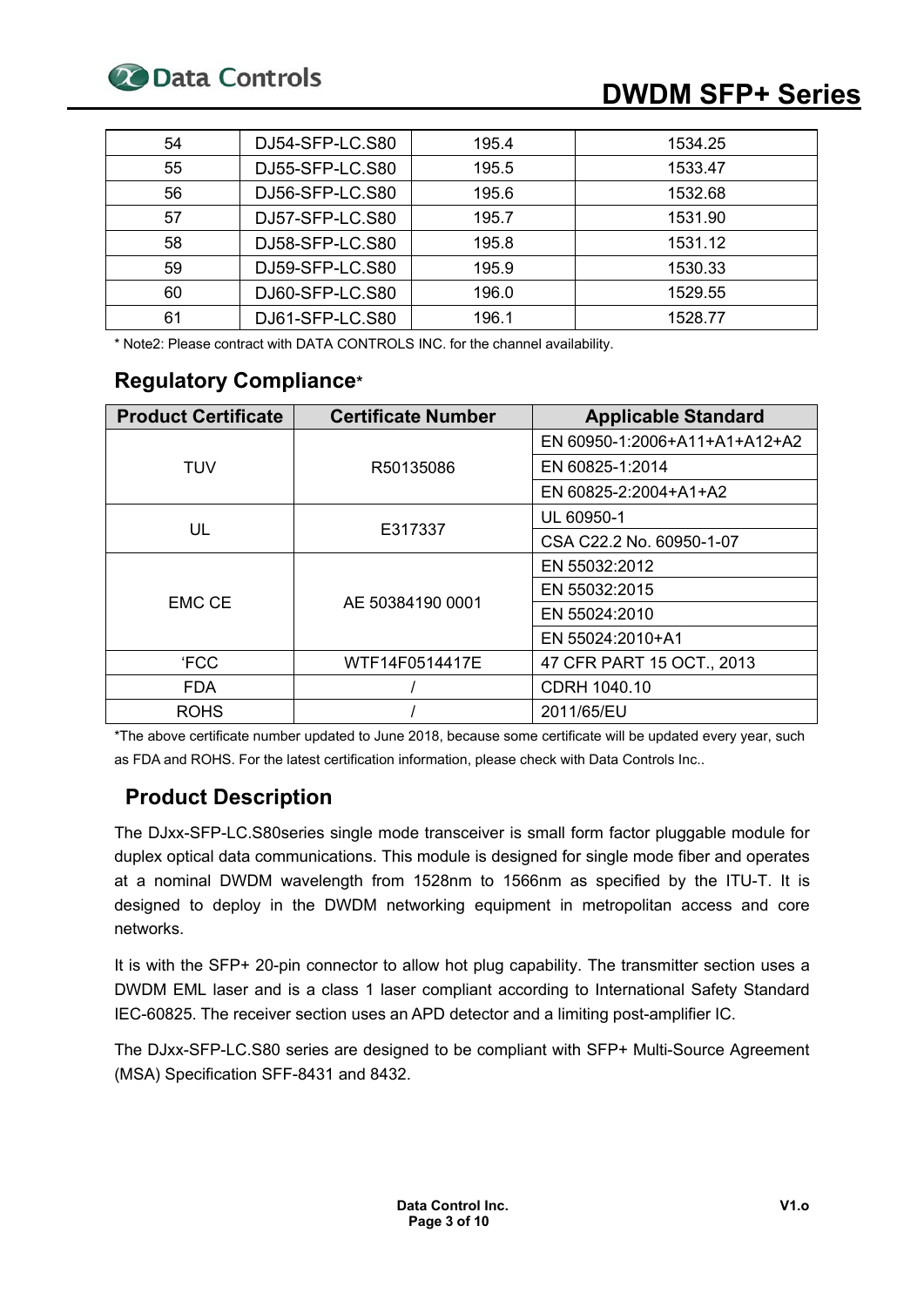# **Absolute Maximum Ratings\*Note3**

| <b>Parameter</b>                   | <b>Symbol</b> | Min.                     | Max. | Unit   |
|------------------------------------|---------------|--------------------------|------|--------|
| Storage Temperature                | l S           | $-40$                    | +85  | $\sim$ |
| Supply Voltage                     | Vcc           | $-0.5$                   | 3.6  |        |
| <b>Operating Relative Humidity</b> |               | $\overline{\phantom{0}}$ | 95   | $\%$   |

Note3: Exceeding any one of these values may destroy the device immediately.

#### **Recommended Operating Conditions**

| <b>Parameter</b>            | <b>Symbol</b>                         |          | Min.  | <b>Typical</b> | Max.  | <b>Unit</b> |
|-----------------------------|---------------------------------------|----------|-------|----------------|-------|-------------|
| <b>Operating Case</b>       |                                       | Standard | 0     |                | $+70$ | $^{\circ}C$ |
| Temperature                 | $T_c$                                 | Extended | $-20$ |                | $+75$ | °C          |
| <b>Power Supply Voltage</b> | Vcc                                   |          | 3.15  | 3.3            | 3.45  |             |
| <b>Power Supply Current</b> | $\text{Icc}$ (0°C to 70°C)            |          |       |                | 435   | mA          |
|                             | $ ccc (-20^{\circ}C to 75^{\circ}C) $ |          |       |                | 522   | mA          |
| Data Rate                   |                                       | DR       | 0.6   | 10.3           | 11.3  | Gbps        |

#### **Performance Specifications – Electrical**

| <b>Parameter</b>                     |                    | <b>Symbol</b> | Min.            | Typ. | <b>Max</b> | <b>Unit</b> | <b>Notes</b>                 |  |
|--------------------------------------|--------------------|---------------|-----------------|------|------------|-------------|------------------------------|--|
|                                      | <b>Transmitter</b> |               |                 |      |            |             |                              |  |
| <b>CML Inputs(Differential)</b>      |                    | Vin           | 250             |      | 1000       | mVpp        | AC coupled<br>input*(note6)  |  |
| Input Impedance<br>(Differential)    |                    | Zin           | 85              | 100  | 115        | ohm         | Rin > 100<br>kohm @ DC       |  |
|                                      | <b>Disable</b>     |               | $\overline{2}$  |      | $Vcc+0.3$  | $\vee$      |                              |  |
| TX Dis                               | Enable             |               | 0               |      | 0.8        |             |                              |  |
|                                      | Fault              |               | $\overline{2}$  |      | $Vcc+0.3$  | V           |                              |  |
| <b>TX FAULT</b>                      | Normal             |               | 0               |      | 0.5        |             |                              |  |
|                                      |                    |               | <b>Receiver</b> |      |            |             |                              |  |
| <b>CML Outputs</b><br>(Differential) |                    | Vout          | 350             |      | 700        | mVpp        | AC coupled<br>output*(note6) |  |
| Output Impedance<br>(Differential)   |                    | Zout          | 85              | 100  | 115        | ohm         |                              |  |
|                                      | <b>LOS</b>         |               | $\overline{2}$  |      | $Vcc+0.3$  | V           |                              |  |
| RX_LOS                               | Normal             |               | 0               |      | 0.8        | V           |                              |  |
|                                      |                    | VoH           | 2.5             |      |            | V           |                              |  |
| MOD DEF $(0:2)$                      |                    | VoL           | 0               |      | 0.5        | V           | With Serial ID               |  |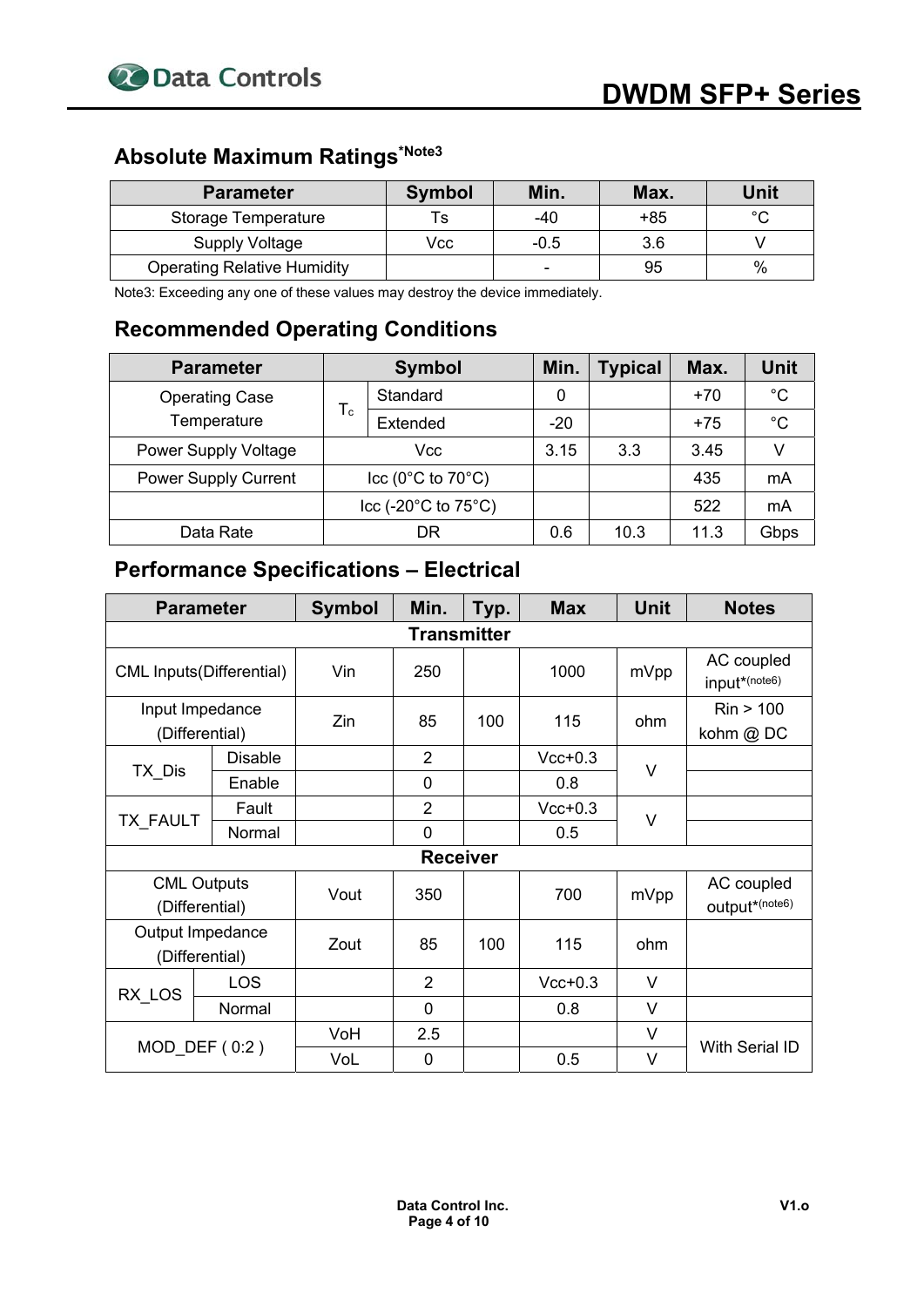### **Performance Specifications – Optical**

| <b>Parameter</b>                         | <b>Symbol</b>      | Min.        | <b>Typical</b>           | Max.   | Unit  |
|------------------------------------------|--------------------|-------------|--------------------------|--------|-------|
| Data Rate                                | <b>DR</b>          | 0.6         | 10.3                     | 11.3   | Gbps  |
|                                          | <b>Transmitter</b> |             |                          |        |       |
|                                          |                    |             | 100                      |        | GHz   |
| <b>Center Wavelength Spacing</b>         |                    |             | 0.8                      |        | nm    |
| Spectral width(RMS)                      | Δλ                 |             | 0.15                     | 0.3    | nm    |
| Side Mode Suppression Ratio              | <b>SMSR</b>        | 30          |                          |        | dB    |
| Average Output Power*(note4)             | Pout               | $\mathbf 0$ |                          | 5      | dBm   |
| Average Launch Power (Tx: OFF)           | Poff               |             |                          | $-30$  | dBm   |
| <b>Extinction Ratio</b>                  | ER                 | 3.5         |                          |        | dB    |
| Pout@TX Disable Asserted                 | Pout               |             |                          | $-45$  | dBm   |
| Transmitter Dispersion Penalty@1600ps/nm | <b>TDP</b>         |             |                          | 3.5    | dB    |
| <b>Relative Intensity Noise</b>          | <b>RIN</b>         |             |                          | $-128$ | dB/Hz |
| <b>TX Jitter</b>                         | TXj                |             | Per 802.3ae requirements |        |       |
|                                          | <b>Receiver</b>    |             |                          |        |       |
| Receiver Sensitivity*(note5)             | Pmin               |             |                          | $-23$  | dBm   |
| <b>Receiver Overload</b>                 | Pmax               | $-6$        |                          |        | dBm   |
| <b>LOS De-Assert</b>                     | <b>LOSD</b>        |             |                          | $-24$  | dBm   |
| <b>LOS Assert</b>                        | <b>LOSA</b>        | -40         |                          |        | dBm   |
| <b>LOS Hysteresis</b>                    |                    | 1           |                          |        | dB    |

Note4: Output is coupled into a 9/125μm single-mode fiber.

Note5: Minimum average optical power measured at the BER less than 1E-12, OSNR > 30dB. The measure pattern is PRBS 231-1.

Note6: CML logic, internally AC coupled.

#### **SFP+ Transceiver Electrical Pad Layout**

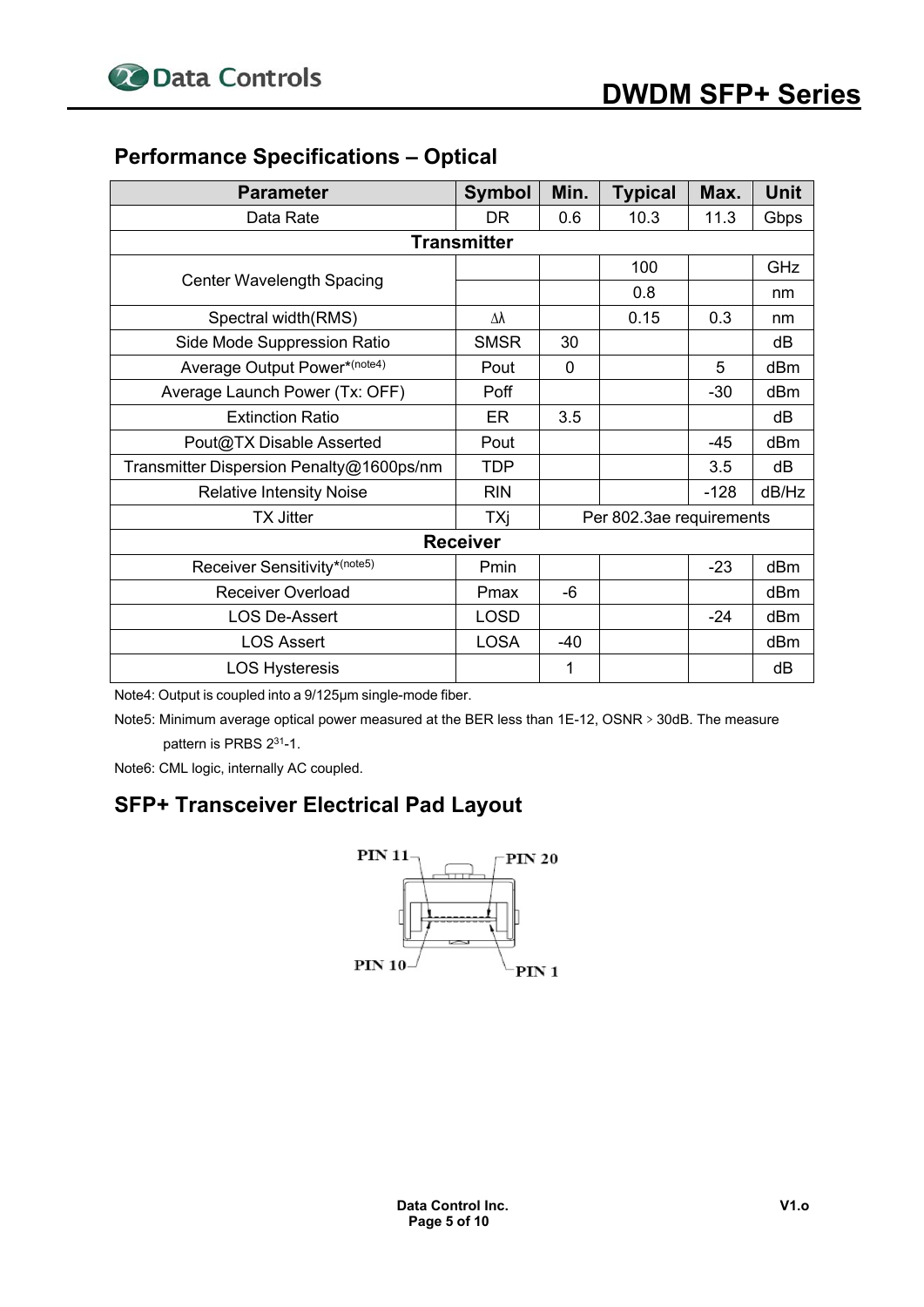

### **Pin Function Definition**

| Pin<br>Num.    | <b>Name</b>                 | <b>FUNCTION</b>                        | Plug<br>Seq.   | <b>Notes</b>                            |
|----------------|-----------------------------|----------------------------------------|----------------|-----------------------------------------|
| 1              | VeeT                        | <b>Transmitter Ground</b>              | 1              | Note 5                                  |
| $\overline{2}$ | <b>TX Fault</b>             | <b>Transmitter Fault</b><br>Indication | 3              | Note 1                                  |
| 3              | <b>TX</b><br><b>Disable</b> | <b>Transmitter Disable</b>             | 3              | Note 2, Module disables on high or open |
| $\overline{4}$ | <b>SDA</b>                  | <b>Module Definition 2</b>             | 3              | 2-wire Serial Interface Data Line.      |
| 5              | <b>SCL</b>                  | Module Definition 1                    | 3              | 2-wire Serial Interface Clock.          |
| 6              | MOD-ABS                     | Module Definition 0                    | 3              | Note 3                                  |
| $\overline{7}$ | RS <sub>0</sub>             | <b>RX Rate Select</b><br>(LVTTL).      | 3              | No Function Implement.                  |
| 8              | LOS                         | Loss of Signal                         | 3              | Note 4                                  |
| 9              | RS <sub>1</sub>             | <b>TX Rate Select</b><br>(LVTTL).      | 1              | No Function Implement.                  |
| 10             | VeeR                        | <b>Receiver Ground</b>                 | $\overline{1}$ | Note 5                                  |
| 11             | VeeR                        | Receiver Ground                        | $\mathbf{1}$   | Note 5                                  |
| 12             | RD-                         | Inv. Received Data<br>Out              | 3              | Note <sub>6</sub>                       |
| 13             | $RD+$                       | <b>Received Data Out</b>               | 3              | Note 7                                  |
| 14             | VeeR                        | <b>Receiver Ground</b>                 | 1              | Note 5                                  |
| 15             | <b>VccR</b>                 | <b>Receiver Power</b>                  | $\overline{2}$ | $3.3 \pm 5%$ , Note 7                   |
| 16             | <b>VccT</b>                 | <b>Transmitter Power</b>               | $\overline{2}$ | $3.3 \pm 5%$ , Note 7                   |
| 17             | VeeT                        | <b>Transmitter Ground</b>              | 1              | Note 5                                  |
| 18             | TD+                         | Transmit Data In                       | 3              | Note 8                                  |
| 19             | TD-                         | Inv. Transmit Data In                  | 3              | Note 8                                  |
| 20             | VeeT                        | <b>Transmitter Ground</b>              | 1              | Note 5                                  |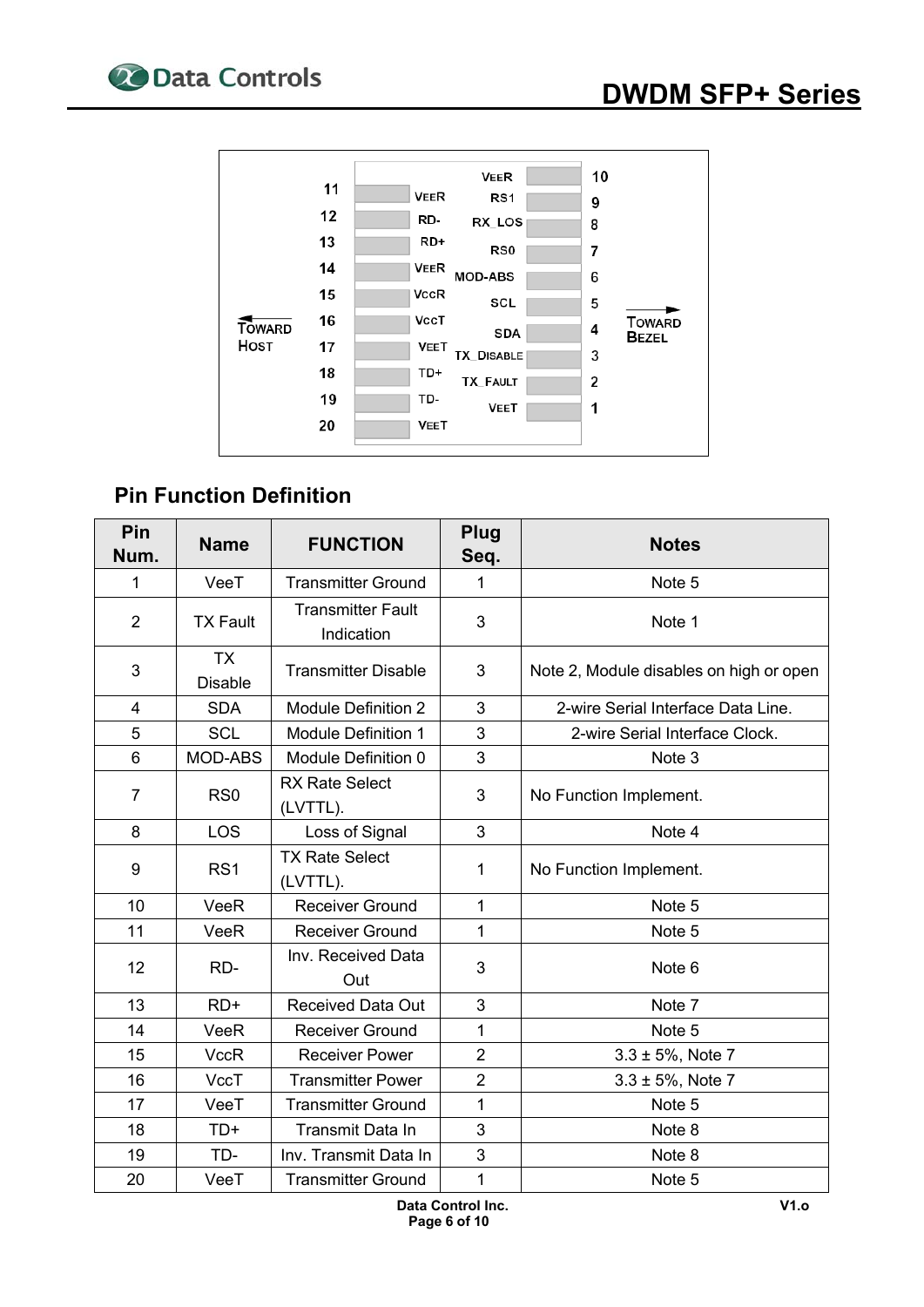

1) TX Fault is an open collector/drain output, which should be pulled up with a 4.7K – 10KΩ resistor on the host board. Pull up voltage between 2.0V and VccT, R+0.3V. When high, output indicates a laser fault of some kind. Low indicates normal operation. In the low state, the output will be pulled to < 0.8V.

2) TX disable is an input that is used to shut down the transmitter optical output. It is pulled up within the module with a 4.7 – 10 KΩ resistor. Its states are:

Low (0 – 0.8V): Transmitter on

(>0.8, < 2.0V): Undefined

High (2.0 – 3.465V): Transmitter Disabled

Open: Transmitter Disabled

3) Module absent, connected to VEET or VEER in the module.

4) LOS (Loss of Signal) is an open collector/drain output, which should be pulled up with a 4.7K – 10KΩ resistor. Pull up voltage between 2.0V and VccT, R+0.3V. When high, this output indicates the received optical power is below the worst-case receiver sensitivity (as defined by the standard in use). Low indicates normal operation. In the low state, the output will be pulled to < 0.8V.

5) The module signal ground contacts, VeeR and VeeT, should be isolated from the module case

6) RD-/+: These are the differential receiver outputs. They are AC coupled 100Ω differential lines which should be terminated with 100 $\Omega$  (differential) at the user SERDES. The AC coupling is done inside the module and is thus not required on the host board.

7) VccR and VccT are the receiver and transmitter power supplies. They are defined as 3.3V ±5% at the SFP+ connector pin. Maximum supply current is 300mA. Inductors with DC resistance of less than 1 ohm should be used in order to maintain the required voltage at the SFP+ input pin with 3.3V supply voltage. When the recommended supply-filtering network is used, hot plugging of the SFP+ transceiver module will result in an inrush current of no more than 30mA greater than the steady state value. VccR and VccT may be internally connected within the SFP+ transceiver module.

**8)** TD-/+: These are the differential transmitter inputs. They are AC-coupled, differential lines with 100Ω differential termination inside the module. The AC coupling is done inside the module and is thus not required on the host board**.** 

#### **EEPROM**

The optical transceiver contains an EEPROM. It provides access to sophisticated identification information that describes the transceiver's capabilities, standard interfaces, manufacturer, and other information.

**Data Control Inc. V1.o** The serial interface uses the 2-wire serial CMOS EEPROM protocol. When the serial protocol is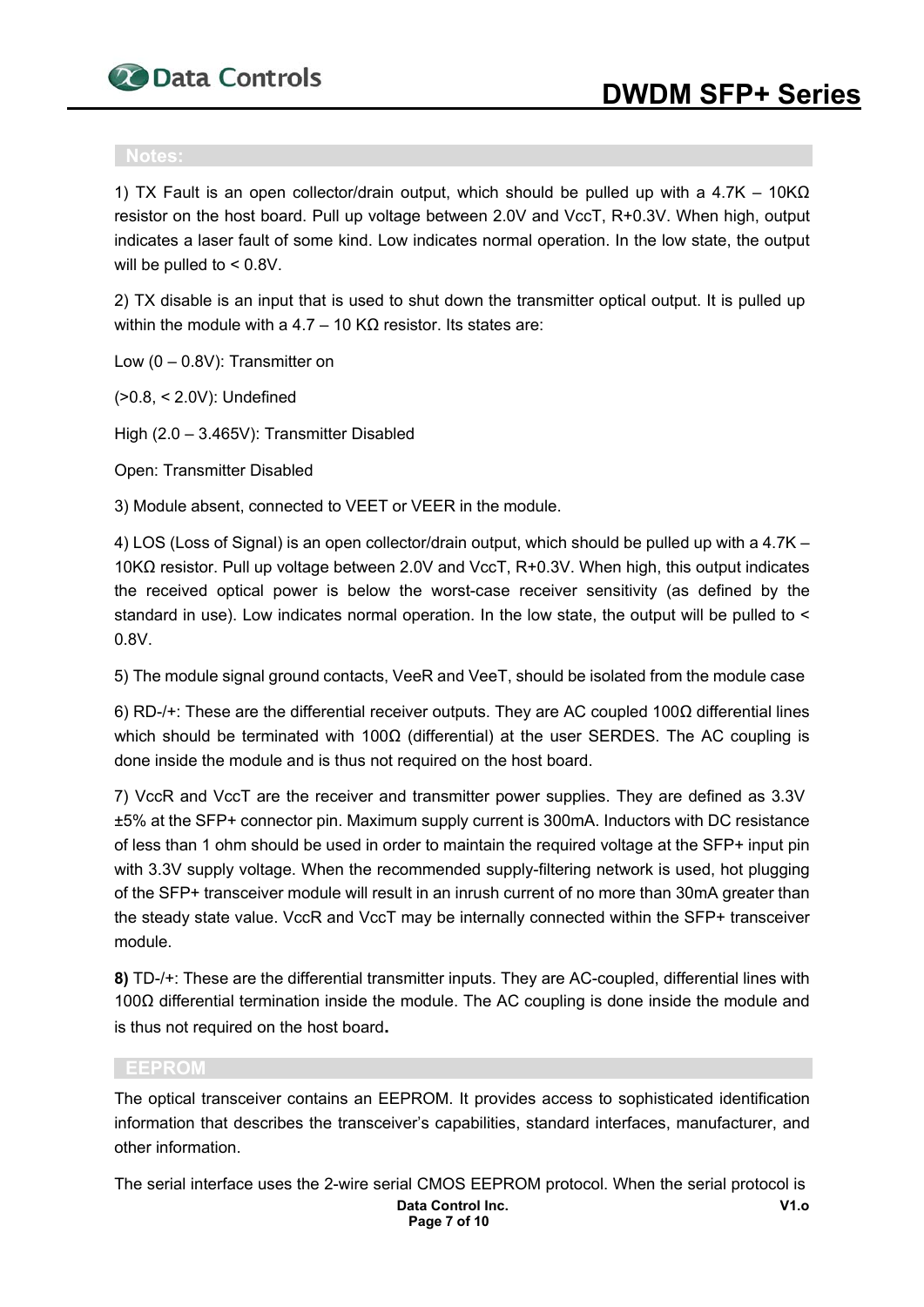activated, the host generates the serial clock signal (SCL, Mod Def 1). The positive edge clocks data into those segments of the EEPROM that are not writing protected within the SFP+ transceiver. The negative edge clocks data from the SFP+ transceiver. The serial data signal (SDA, Mod Def 2) is bi-directional for serial data transfer. The host uses SDA in conjunction with SCL to mark the start and end of serial protocol activation. The memories are organized as a series of 8-bit data words that can be addressed individually or sequentially.

The module provides diagnostic information about the present operating conditions. The transceiver generates this diagnostic data by digitization of internal analog signals. Alarm/warning threshold data is written during device manufacture. TEC current monitoring, laser temperature monitoring, received power monitoring, transmitted power monitoring, bias current monitoring, supply voltage monitoring and transceiver temperature monitoring all are implemented. The diagnostic data are internal calibration and stored in memory locations 96 – 109 at wire serial bus address A2h. The transceiver memory map specific data field defines as following.

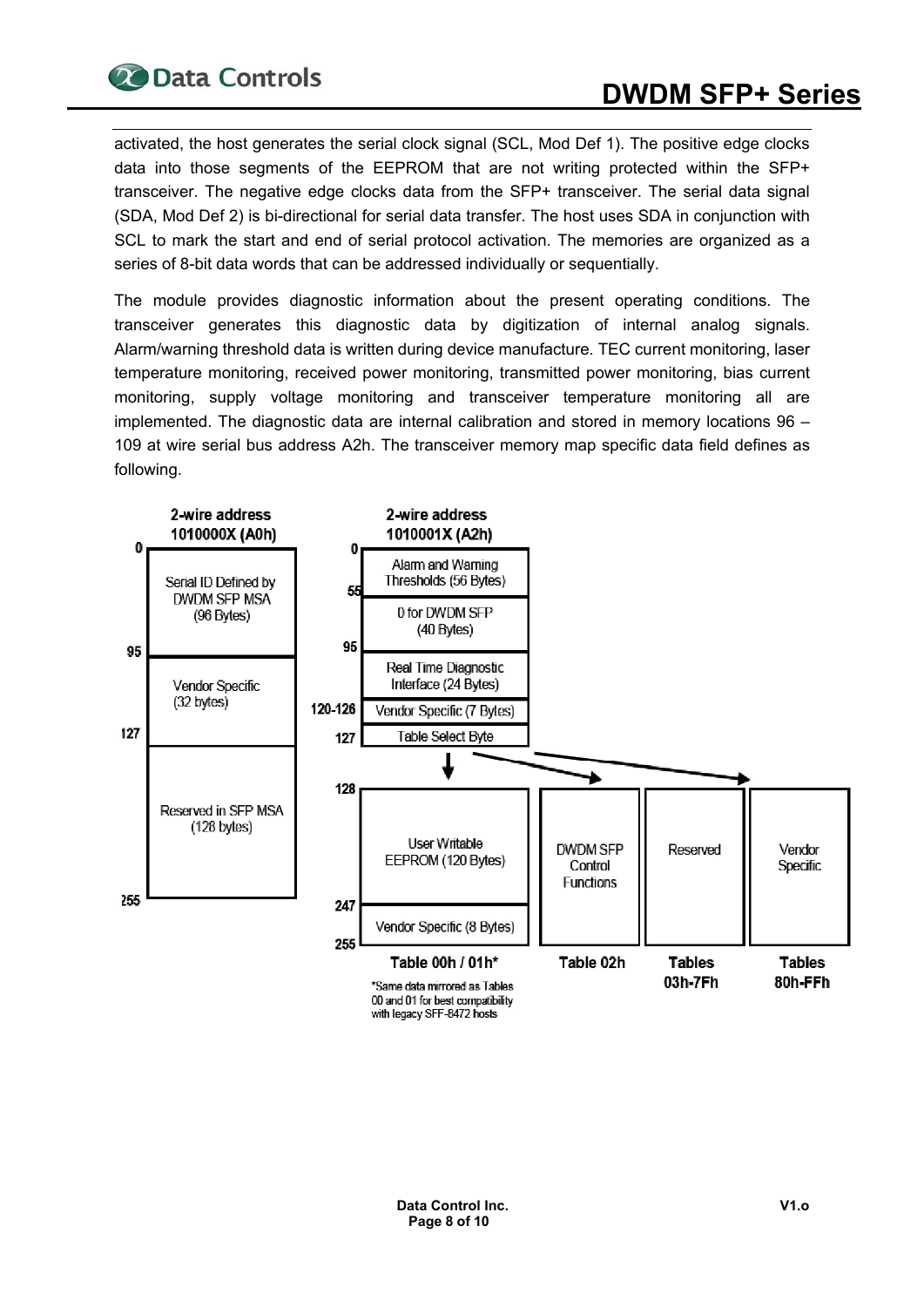



#### **Recommend Circuit Schematic**

#### **Mechanical Specifications**

\*This 2D drawing only for reference, please check with Data Controls Inc. before ordering.